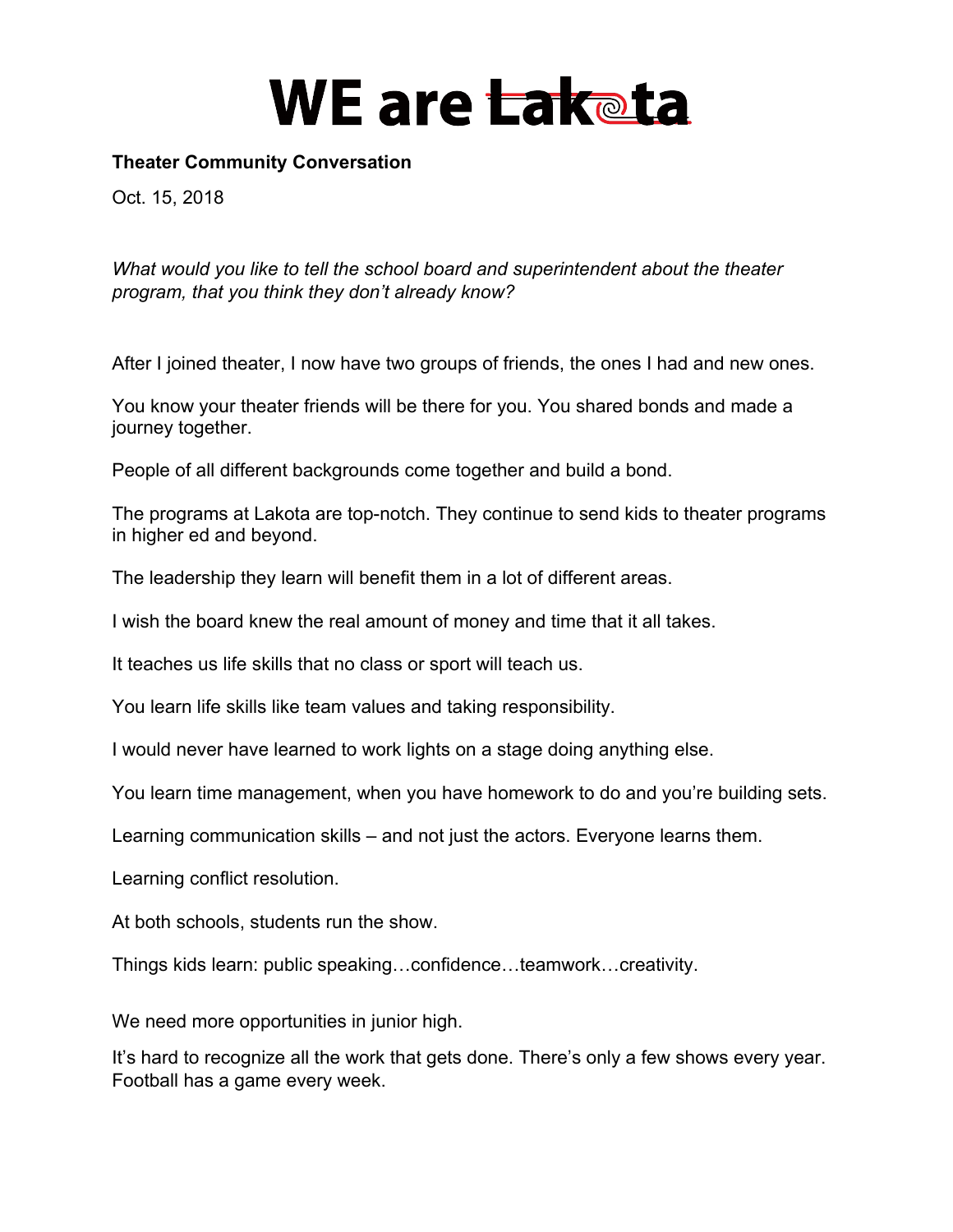Sports has mandatory pep rallies. We don't have anything like that.

Football is where the funding is.

At East we did get recognized at one pep rally last year.

I think there's a stigma with theater…it's not as "cool" as sports.

It's open to everyone.

The shows are amazing.

Sports has its own place too. Sports can also offer opportunities.

You learn accountability.

It was really great once when the junior high and high school theater programs went to the elementary schools to perform. But I know how hard it is to give up academic time.

The shows aren't attended the way they should be.

We have to engage the community, not just family and friends.

#### *What are some the frustrations you have?*

Theater should come with a gym credit.

As a society, arts are getting less value. Fewer people come out to enjoy the arts.

We have to support the arts, or they'll go away.

The number of students who have opportunities to participate – is there any way to have more?

At East and West, we take everyone – we don't turn anyone away.

The community offers scholarships for sports, but not for theater.

The parent involvement gets expensive – costumes, chaperones, bringing in food.

What is the allotment of money between activities – is it fair?

We're not recognized at all. There's no money from the school board. We have to pay for everything ourselves.

There are mandatory pep rallies but kids aren't allowed to miss class to see the show. There's disparate treatment.

Why not have theater programs in elementary schools?

More arts earlier.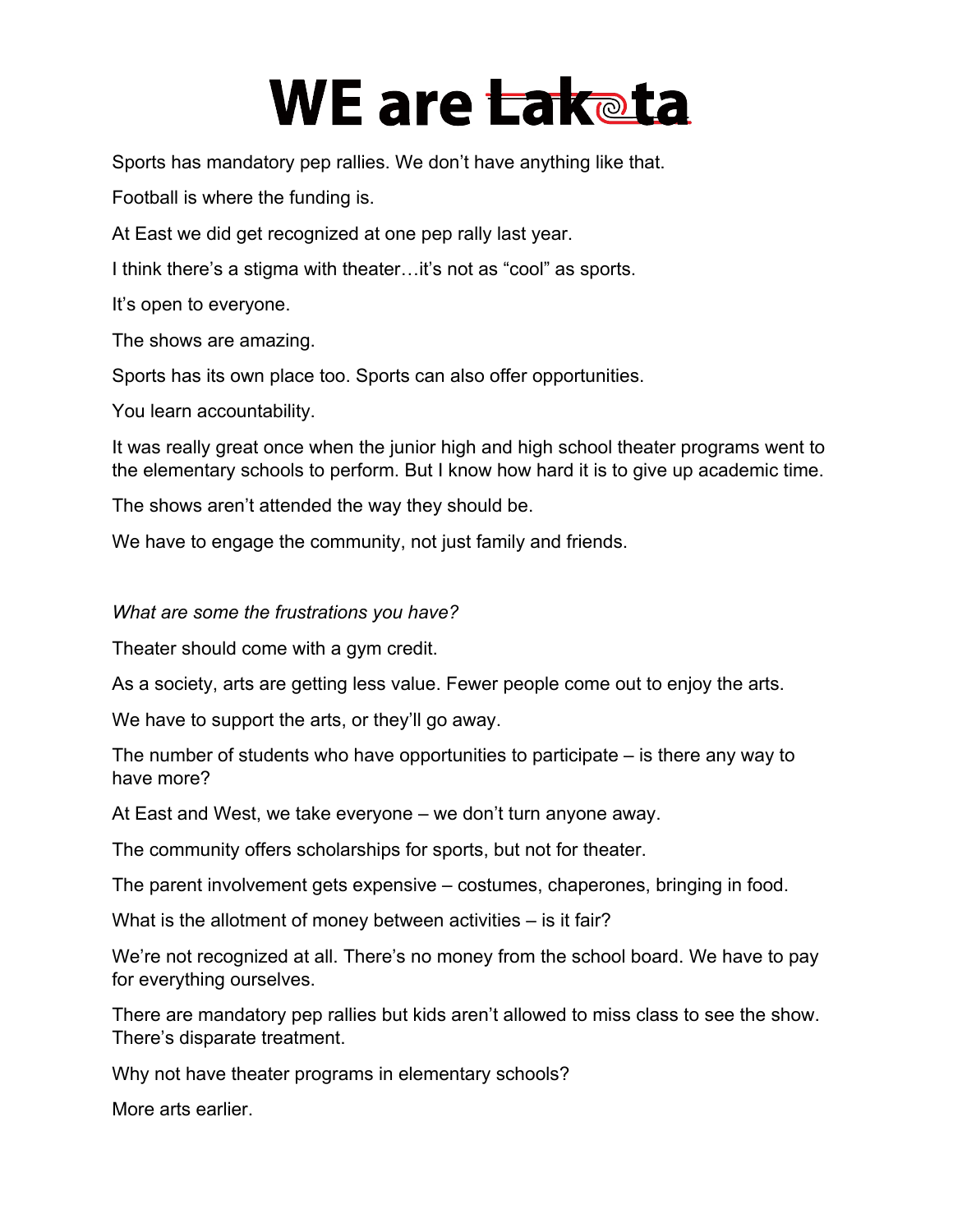They do have after-school drama at Adena.

Kids know at East there's more programs. But West has the junior school program.

"We Are Lakota" – we shouldn't have to choose between schools to get certain programs.

Can we share resources? We need a little more equality.

Start theater younger, before band and sports gobble them up.

East had a phenomenal program, but then the levy failures cut into the programs.

There are just two to three shows at most.

People think about sports or band, but there's so many more opportunities.

### *If the theater program is at the next level, what would that look like? And what's the impact of that?*

Every elementary would have a special for theater.

In junior school it could be an elective.

In high school you could balance electives with academics.

There would be more classes, funding, experiences, facilities.

There would be a Lakota Performing Arts Center, that could help pay for itself by having facilities that could be leased or rented.

The impact would be on all the things we've already talked about tonight.

Sports brings in money…theater would bring in money.

There would be more participation, funding and attendance.

More teaching artists coming into the schools.

Just like band does, small theater ensembles could perform in the community.

It would be so cool to do small performances in theater, not just big shows.

When little kids see a show, it's real to them. It's not just actors.

A Lakota Performing Arts Center would help create a supportive community for kids.

We could publicize it more and get it out there.

It there's more understanding, there's more acceptance.